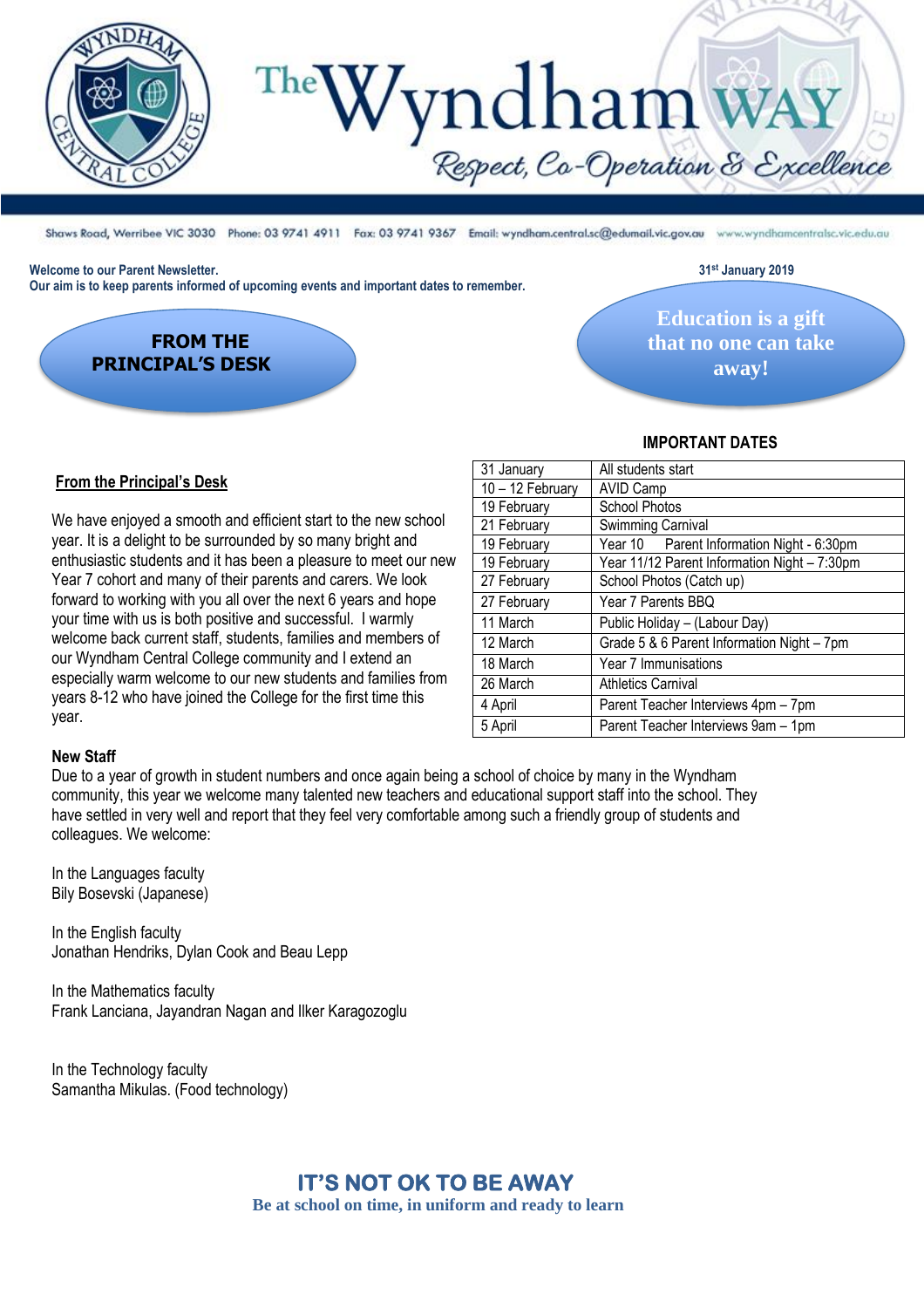In the Science faculty Joshua Pine (Laboratory Technician)

In our Student services area we welcome:

Lisa Mann and Rochelle Smith (Integration), Colin Cook (Applied learning program) and Rachael Robinson as an additional Student Wellbeing Counsellor

We welcome back from leave: Gabriella Kaushik (Spanish teacher), Louise Walter (Music teacher) and Darcy Mulcahy, Christina Nitsas and Mario Agius (Instrumental music teachers).

I extend my best wishes to everyone for a brilliant 2019 and in particular to our year 12 cohort who will be completing their final units of their VCE or senior VCAL certificate and who are preparing for their pathway to University, TAFE or Employment.

#### **School Captains.**

Congratulations to our 2019 captains Keely-Shayla Teariki and Wol Wol and our Vice Captains Chloe Smith and Kiana Strong. I am very excited to be working closely with our Student Representative Council, School leaders and in particular our School Captains

## **2019 Priorities**

A continuing focus on implementing AVID strategies when delivering the Victorian Curriculum 7-10, VCE and VCAL programs which is the basis of our daily work will be enhanced with an additional focus on student leadership and student voice in their learning program. We will see many improved and new opportunities for our students in 2019 as we further develop our programs such as Enrichment, STEM and the Spanish Immersion but also offer new break time clubs and student projects via the introduction of an 'interact' club. We look forward to sharing with our community these opportunities and sharing with you our student success.

Parents/Guardians are always encourage to be an active partner with the college and to take up many opportunities over the coming year designed to support your children with their learning. A reminder that our Compass system will provide updates regularly. To support our communication strategies could all parents please update any address, telephone and email details that may have changed over January. This can be done via our front office or via Compass.

#### **School Council members**

Parents have the opportunity to contribute to the school via the school council and council sub-committees. Our current School Council comprises of the following members;

President Mr Anthony Monaghan

Vice President Mr Matthew Rasmussen

Treasurer Ms Michelle Guse

Secretary Ms Netta Ferlazzo

Elected WCC staff Representatives; Mr Byran Woollard, Mr Ashley Rowe, Mr Alex DeLeon, and Ms Shirlene Anderson. Elected Student Representatives; Ms Charlotte Dumangos and Mr Matthew Nugent-McColley. Our School Captains also attend our meetings and are non-voting members.

Elected Parent Representatives; Mr Prem Sadineedi, Mr Ross Preston, Ms Christine Smith, Mr Darren Clifford, Ms Charlotte Hughes, and Ms Erin Wardley.

Community reps; Ms Connie Faranda and Ms Megan Taylor.

The School Council plays a key role in the governance of the school and supports the principal to provide the best possible educational outcomes for students. Some key functions are; to set the broad direction and vision of the school, develop long term planning documents, develop and review school policy, maintain the grounds and buildings and raise funds for school related purposes, and most importantly report to the school community and create interest in the school.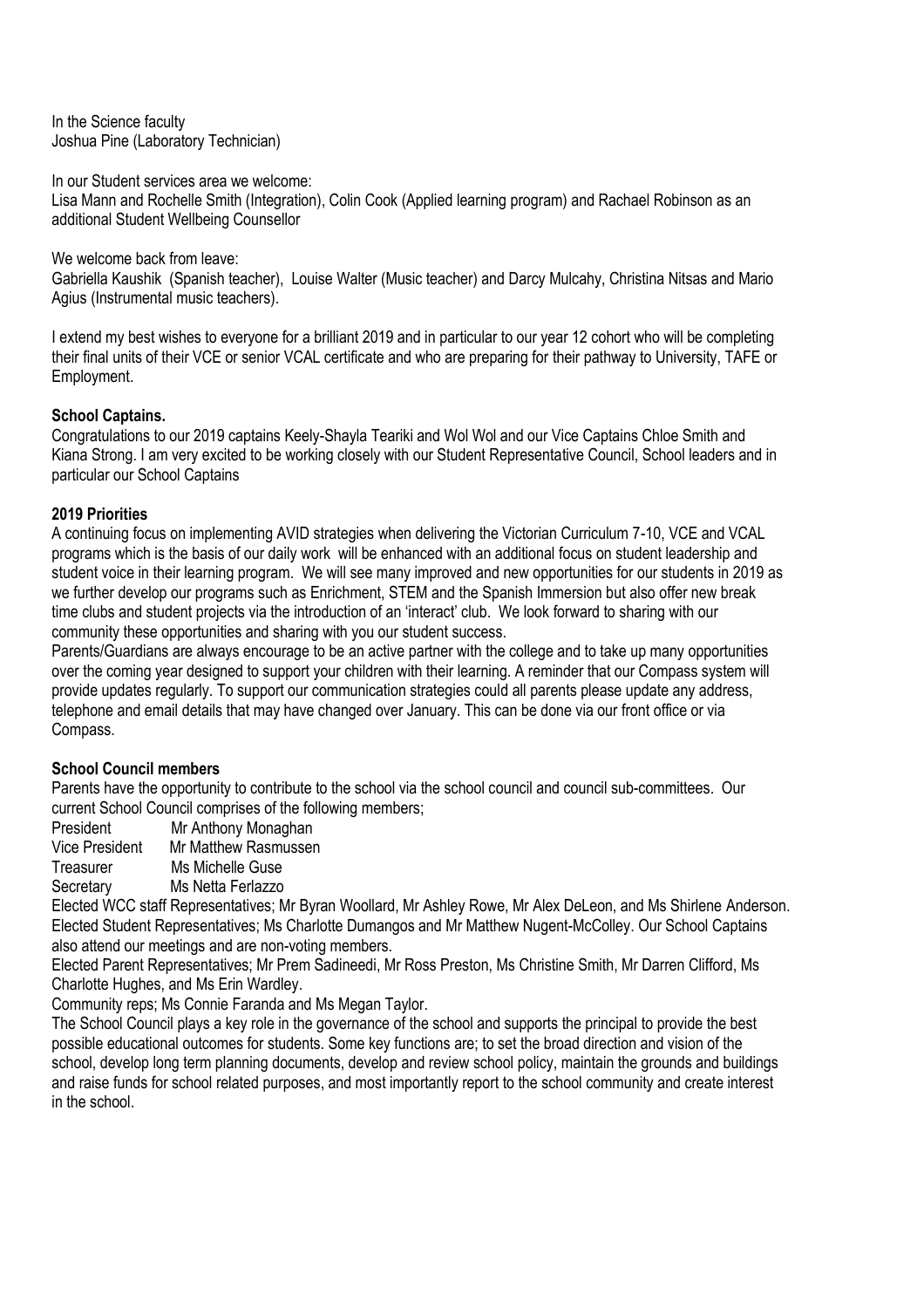Our Parent representatives are available at school functions and via email if at any time you would like to discuss or share your ideas on any of the items listed above, or for just a chat about what the council is currently working on. During this term there will be an opportunity for parents, staff and students to nominate to join council. Please consider if you would like to be a part of a future school council as a parent or student representative.

#### **Ready to learn**

Our Uniform Policy is available on the school website and in student planners. The expectation for 2019 is that all students will come to school in full school uniform, which includes the blazer and tie, and should 'wear the uniform with pride' in line with our Schoolwide Positive Behaviours Matrix.

Please refer to the policy to ensure you and your children are aware of expectations and appropriate combinations of items. Parents will be informed when uniforms do not meet the expected standard via our student management system, tutor teachers and Year Level leaders.

Student AVID binders, Laptops and e-books, or text books are a daily school requirement. Please ensure your children are at school on time with their equipment and in uniform. This will help all students achieve their very best.

I am looking forward to leading the Wyndham Central College community in 2019. We value your input, feedback and suggestions as we work together to continue to create a great school community for all students as they continue on their educational journey.

#### **Leanne Gagatsis**

#### **Creating a Community of High Expectations**

#### **Road Safety**

In the interest of student safety and the efficiency of the school buses, please do not park in the yellow painted kerb sections on the road (alongside the basketball courts) at the College during the hours of **8.45am - 9.15am and at 2.45pm-3:15pm.** The school buses are experiencing increased difficulties turning at the end of the road delaying the service and the pickup of students, increasing the risk to student safety and the damage to motor vehicles.

#### **Bell Times**

Reminder of School Bell times and the importance of students being in class on time.

| Homeroom $8.50 - 8.58$ am      | Break 1 | $11:30 - 12:00$ pm                    | Session 4 | $1:52 - 3:04$ pm |
|--------------------------------|---------|---------------------------------------|-----------|------------------|
| Movement $8:58 - 9:03$ am      | Locker  | $12:00 - 12:05$ pm                    | Detention | $3:04 - 3:34$ pm |
| Session $1 \t 9:03 - 10:15$ am |         | Session $3 \t12:05 - 1:17 \text{ pm}$ |           |                  |
| Movement $10:15 - 10:18$ am    | Break 2 | 1:17 $-$ 1:47 pm                      |           |                  |
| Session 2 10:18 - 11:30 am     | Locker  | 1:47 - 1:52 pm                        |           |                  |

# **Secondary School vaccinations in 2019 – Year 7 & 10 students**

The Secondary School Vaccine Program offers free vaccines to Year 7 and 10 students. These vaccines provide protection against:

- Diphtheria, tetanus and pertussis (whooping cough) one dose for year 7 students
- Human Papillomavirus (HPV) two doses for year 7 students
- Meningococcal A,C,W,Y one dose for year 10 students

Parents/guardians of year 7 and 10 students should look out for the vaccine consent card booklet coming home from school with your child. You need to read the information, complete and return the card regardless of whether your child is being vaccinated at school.

The Wyndham City Council immunisation service may contact you about the Secondary School Vaccine Program. Schools are authorised to provide basic parent/guardian contact details to local councils for this purpose. Contact the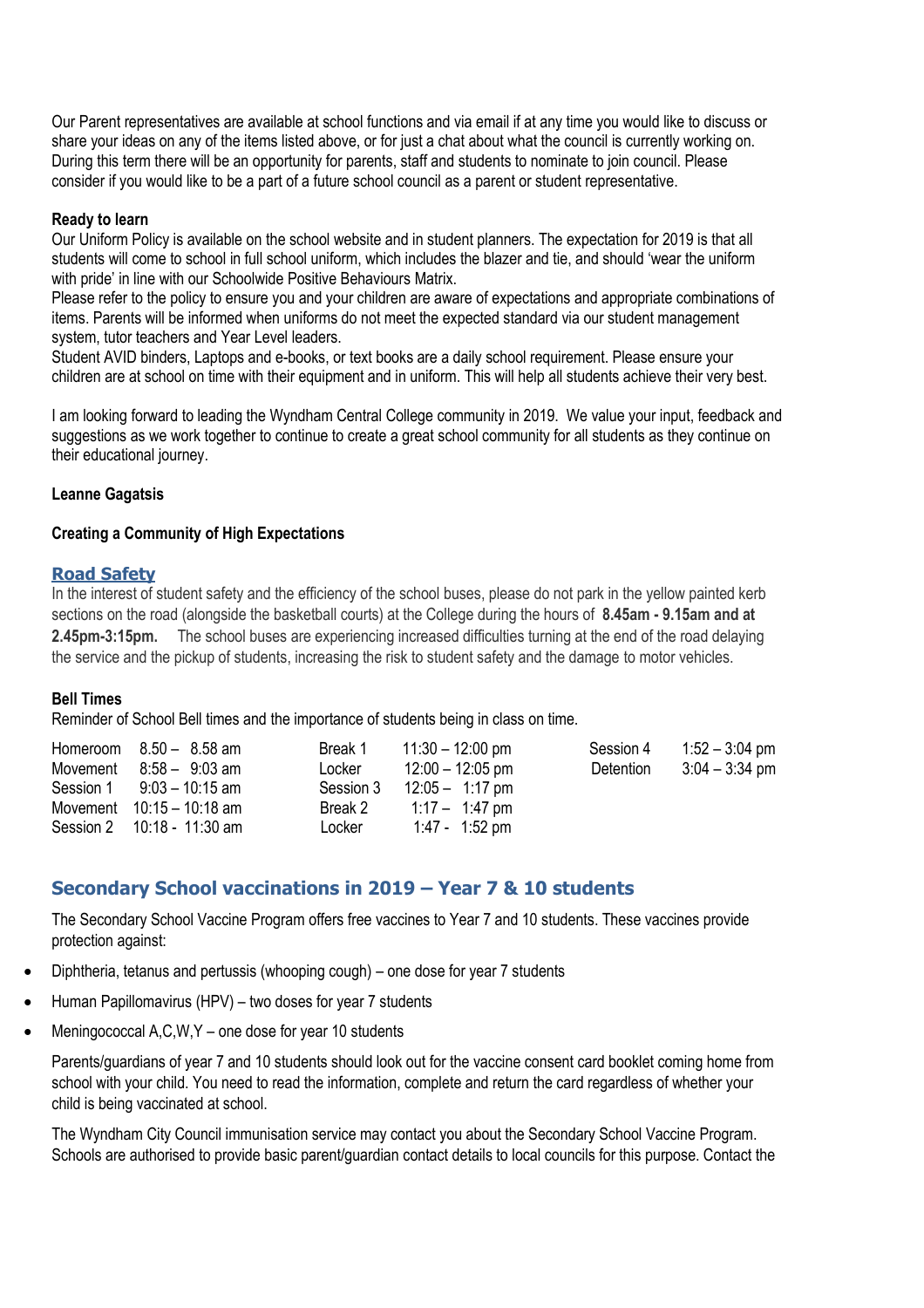school by 28 February 2019 if you do not want your contact details given to the Wyndham City Council immunisation service.

To learn more about the Secondary School Vaccine Program, the vaccines, the diseases they protect against, or how you can prepare your child for vaccination, go to betterhealth.vic.gov.au

Additionally, the Commonwealth government is funding vaccinations for all children under 20 years of age who missed any scheduled vaccines, including a catch up program for Meningococcal ACWY vaccine for adolescents aged 15-19 years of age who have not already received the vaccine in school. If students have missed vaccines, either in childhood or adolescence, and require catch-up vaccines, they should speak with their immunisation provider. (ie. local council or GP).

#### **Students on school premises Before School & After School**

#### *Please see below an extract from Wyndham Central College's Supervision and Duty of Care Policy*

Students will be supervised for a minimum of 10 minutes before and after school. This supervision will include the following:

- Monitoring of entry or exit points and/or designated pick up and drop off areas
- Supervision of the arrival and departure of school contract buses

At Wyndham Central College yard duty supervision at the beginning of the school day will commence at **8.30am.** This supervision will include **Buses Location 1 and Buses Location 2.**

Yard duty supervision at the end of the school day will be provided until **3.20pm for all students.** This supervision will include **Buses Location 1, Buses Location 2, Shaw's Road near the Gate Location 7 each until 3.30pm. DET – Detention Duty until 3.40pm.**

#### **Other supervision may be required if students are needed for CAT/SAC resits until 4.15pm.**

If a parent, guardian and/or carer (or other authorised person) drops off or otherwise arranges for a student to be on the school premises before supervision commences at the beginning of the day, the Principal or via the Assistant Principals or the Year Level Leading Teachers will, as soon as practicable, follow up with the parent, guardian and/or carer to:

- advise of the supervision arrangements before school, and
- request that the parent, guardian or carer make alternate arrangements.

If a parent, guardian and/or carer (or other authorised person) has failed to collect the student after school, the next steps may include some or all of the following:

- Attempting to contact the parents, quardians or carers
- Attempting to contact the emergency contacts

- Contacting the Victoria Police and/or the Department of Human Services (Child Protection) to arrange for the supervision, care and protection of the student.

#### **Attendance**

Please report all absences to the Attendance Officer, Maria Wilson by calling the College on 97414911 and selecting Option 1.

#### **School Nurse**

A reminder to ensure all **medical plans** for your children are up to date. Please feel free to contact Claudia the School Nurse on 97414911 to discuss any medical needs. If students are unwell at school they are required to attend First Aid and the school nurse will then contact the family if it is deemed necessary. If your child calls you directly please tell them to go to First Aid for medical attention.

#### **Crossing Supervisor**

In the interest of student safety and the efficiency of the school buses, the College has a Crossing Supervisor in the bus service road (Market Road Extension) near the College basketball courts. The supervisor will be responsible for controlling the traffic and supervising the crossing of students after school.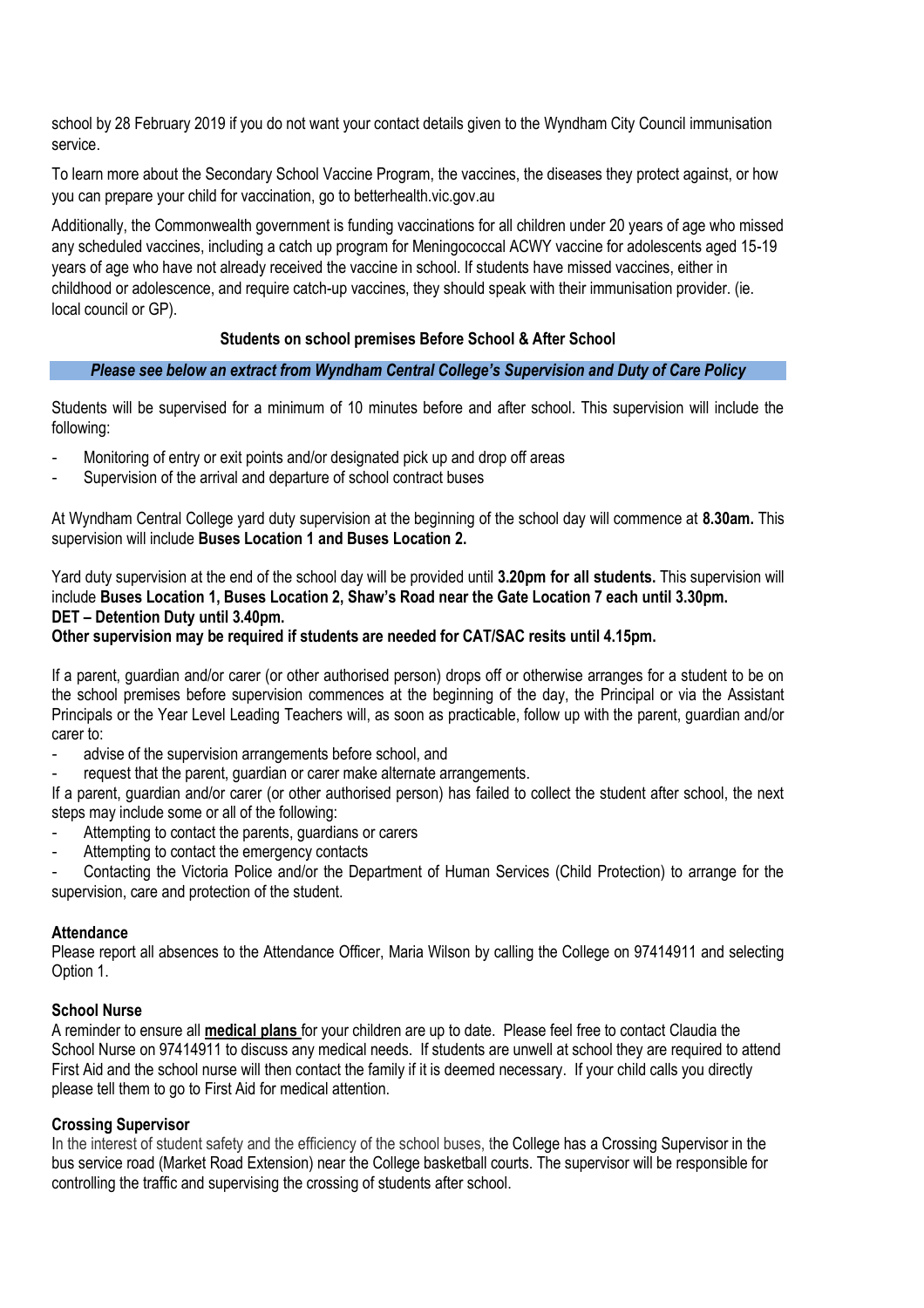#### **School Gates**

**The school gates are closed at 8.50 am** to facilitate students arriving to class on time. Students must report to the administration area, after 8:50 am, to obtain a late pass. Consequences for lateness may apply. Your child should have a note to explain a known lateness.

#### **Bike storage at school**

It is important that all bikes are locked to the racks with a bike lock or padlock and chain. This message has been communicated to all students however we would appreciate it if you could remind your son/daughter of this requirement. A bike helmet is also a legal requirement. Please note: Skateboards and scooters are not allowed in the school grounds.

#### **Environmental duty**

To assist our school community in being aware of their environment all year levels are responsible for certain areas within the College and also take part in an environmental program to help reduce litter. Could you please encourage your child to be environmentally conscious within the community and use the rubbish bins provided.

#### **Emergency Management Plan**

The Wyndham Central College Emergency Management Plan is tested regularly to ensure the safety of all students, staff and school visitors in the event of an emergency situation. As part of this plan we conduct four emergency drills per year, two lock down drills and two fire drills and students are made aware of when a drill is about to commence.



Welcome to all our new families, Year 7's and any other enrolments into years 8 and 9, and welcome back to all our returning families. I hope you had a relaxing break (for those of you that had time off work) and that you enjoyed spending time with your children over the school holidays. It was wonderful to see them all back at school yesterday, many seemed very excited to be back in routine and around their friends and teachers.

Just a gentle reminder about uniform, the PE jackets are only to be worn once a week when your child has their physical education class. They are not to be worn as a substitute to a jumper. Please make sure your child has the correct uniform as students will be asked to remove the jackets if they are wearing them. Also the school tie is compulsory for boys so again, please double check that your child has one and that they are wearing these to school.

One of our goals at Wyndham Central College in 2019 is to increase the contact that we have with families. Please make sure your details are correct in the office if you've moved or changed phone numbers. I'm excited to let you know that we will be starting a Parents and Friends association this year, the details will be in the next newsletter. I'd also like is issue a warm invitation to all our new year 7 families to a welcome BBQ that will be on Wednesday February 27. Again further details will be provided to your child, but for now can you save this date in your calendars. If there is anything you would like to discuss with the school regarding your child, please contact their Tutor Group Teacher as the first port of call. I look forward to working with you in the coming year and beyond to help your child achieve their best.

**Megan Taylor - Assistant Principal – Year 7, 8 & 9**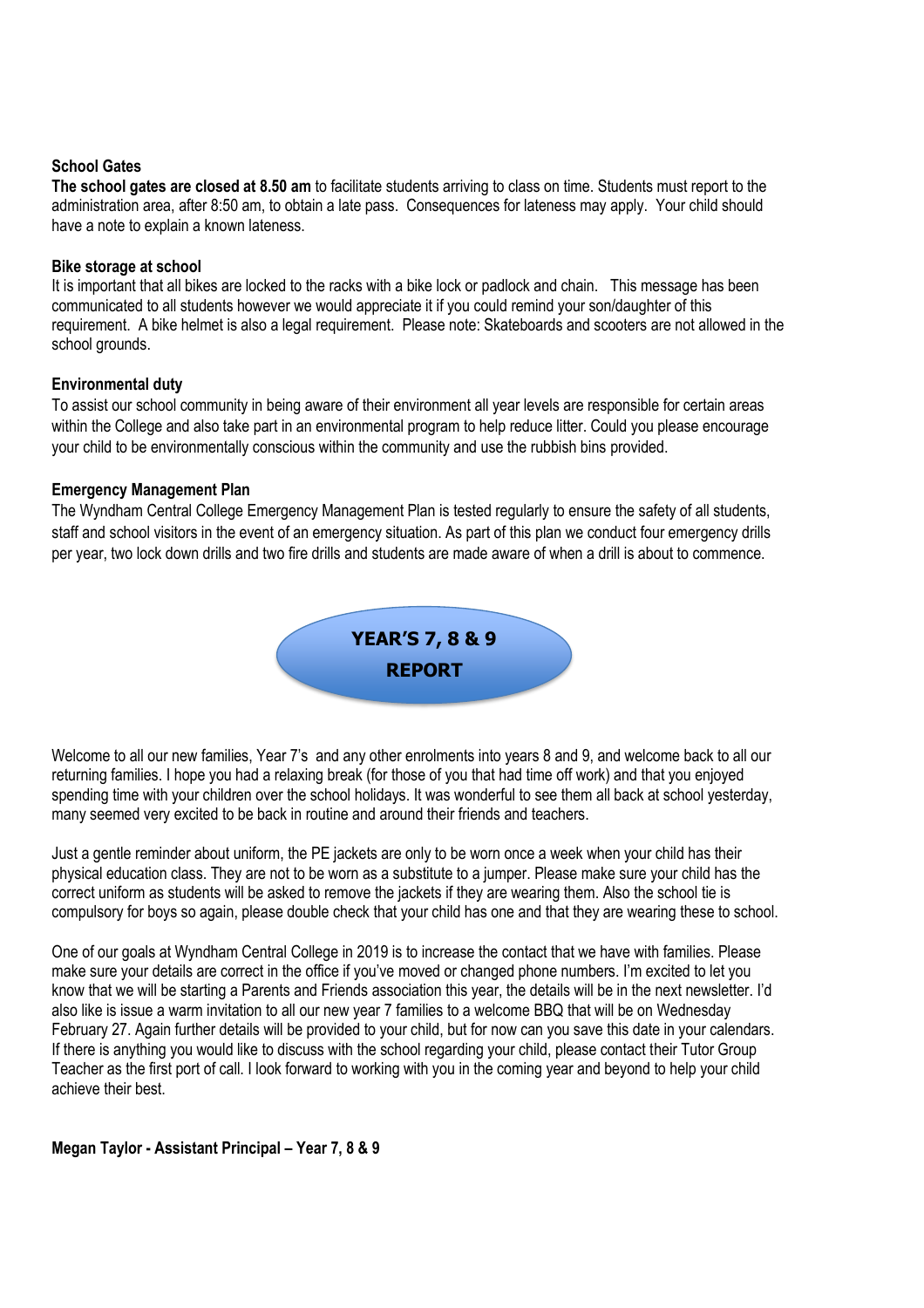# **YEAR'S 10, 11 & 12 REPORT**

#### **Years 10-12 report**

I hope that all students and their families have had a wonderful holiday and are ready for the new school year. I look forward to working with and supporting all Year 10-12 years students and their families in working towards the completion of a successful secondary school education.

It is with high expectations, the building of a partnership between the College and families, with two-way communication, which will see the fruition of every student's hopes and inspirations.

I encourage you to please make contact with the College if you have any concerns so that they can be dealt with in a timely fashion.

We appreciated your attendance at the Step Up Tutor Teacher conference meetings at the end of last year and a reminder that your first point of contact is your son/daughters Tutor Teacher.

#### **Year 10 and 11/12 Parent information evening**

A letter has been distributed to Year 10, 11 and 12 students inviting all parents to a Parent Information Evening on **Tuesday 19th February**, in the College Auditorium.

#### **Year 10: 6.30pm-7.30pm Year 11/12: 7.30pm-8.30pm**

During the evening, there will be valuable presentations by the Leading teachers discussing College requirements, including VCE/VCAL and future careers planning. We look forward to seeing you on the night and supporting you with your son/daughters education.

#### **Bryan Woollard - Assistant Principal – Years 10, 11 & 12**



Welcome to the 2019 school year. I hope that all families have enjoyed a restful break and that all students are ready for a successful 2019 academic year.

#### **AVID and AVID Binders**

Wyndham Central College is committed to the successful implementation of the AVID university readiness system. AVID ensures consistency for all students in all classes. In Years 7 -10 all students are supported in developing their organisational skills using the AVID Binder.

At Wyndham Central College, the **AVID Binder is compulsory** for all students in Years 7- 10 and for the AVID Elective students at Year 11 and 12. All students were provided with a Binder Pack and supported to organise their binder on day one. Students are expected to take their AVID Binder to all classes and it is stored in their lockers during break times. Parents have a vital role in ensuring that their child maintains a well organised Binder. Parents can check their child's binder and supporting their child to maintain a well organised Binder so they are ready to learn.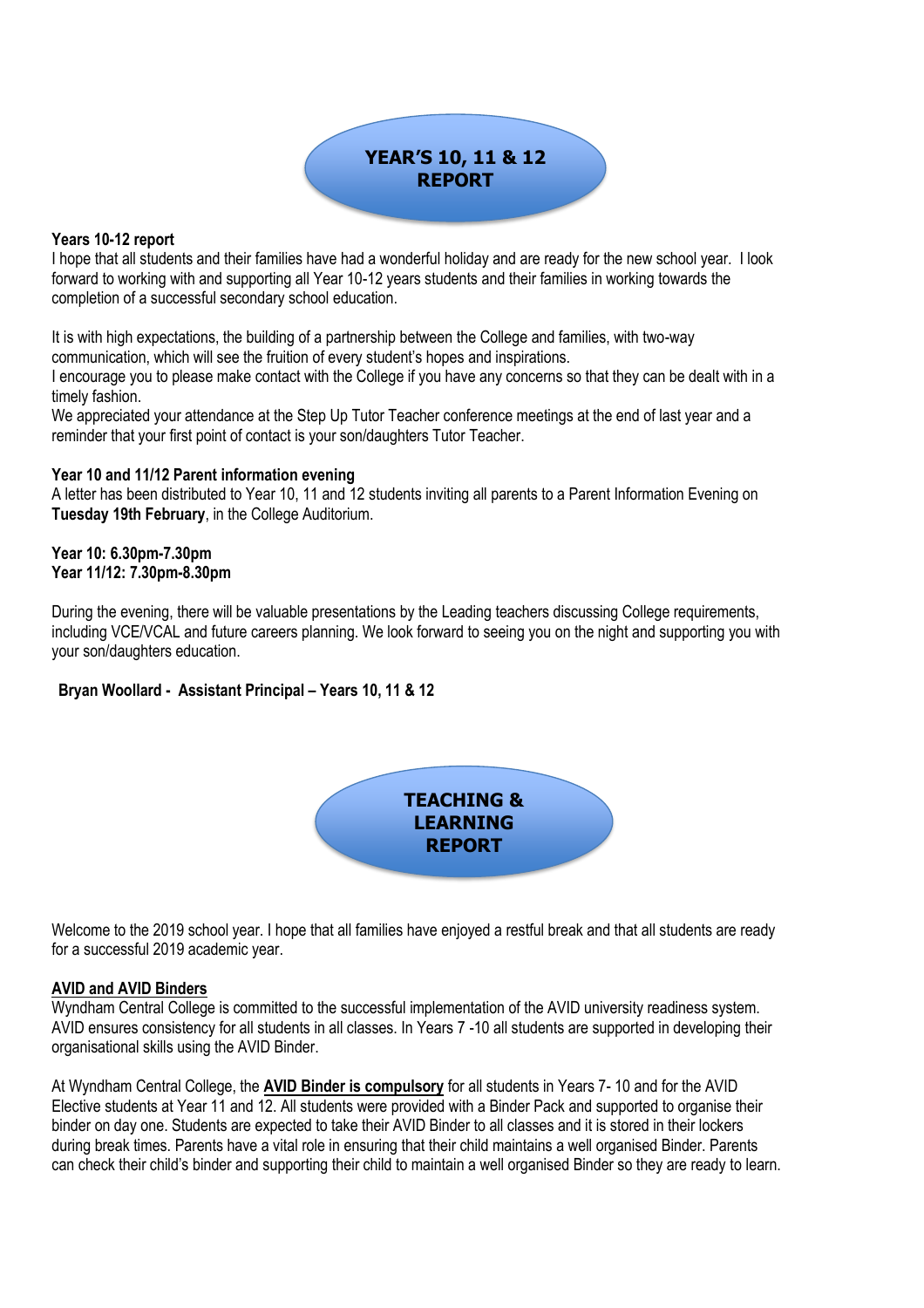### **Cornell Notes**

Students are expected to continue to use the Cornell Note taking format and complete all steps of the note taking system. Teachers will support this process in class regularly. However, the completion of Cornell notes must be part of your child's regular homework and home study program. Parents please have a look at your child's work and encourage and support your child to use the repetition strategies to review notes regularly, as this will help your child to prepare for, and improve their test and exam results and therefore promote greater confidence in their learning.

# **Curriculum**

All teachers are ready to deliver a well- planned, exciting, real and relevant curriculum to your child, that incorporates the WICOR (Writing, Inquiry, Collaboration, Organisation and Reading) Strategies. WICOR is a set of research based best teaching and learning practices to support your child to achieve their potential. Teachers will work collaboratively in Professional Learning Communities to continue to develop engaging curriculum and teaching and learning plans that will accelerate student learning and the best possible outcomes for all students.

# **Homework Club**

Homework club will be running again in 2019. **Homework Club** is held on **Monday and Wednesday night from 3:20pm to 4:20pm in the AVID Centre.** Homework Club will commence on Monday 4<sup>th</sup> February. It is an opportunity for students to receive extra support with all areas of their learning with expert teachers available to clarify misconceptions. Homework Club is for all students in Years 7-12, and we encourage all students to take the opportunity to seek extra assistance from teachers or to work collaboratively after school in a supportive learning environment.

We look forward to working with you and your child to ensure a successful and productive 2019.

#### **Connie Faranda - Assistant Principal – Teaching & Learning**

#### **Tutor Teachers for 2019**

Please find below the list of tutor teachers for 2019. A reminder they are your first point of contact for your children and this can be done via Compass.



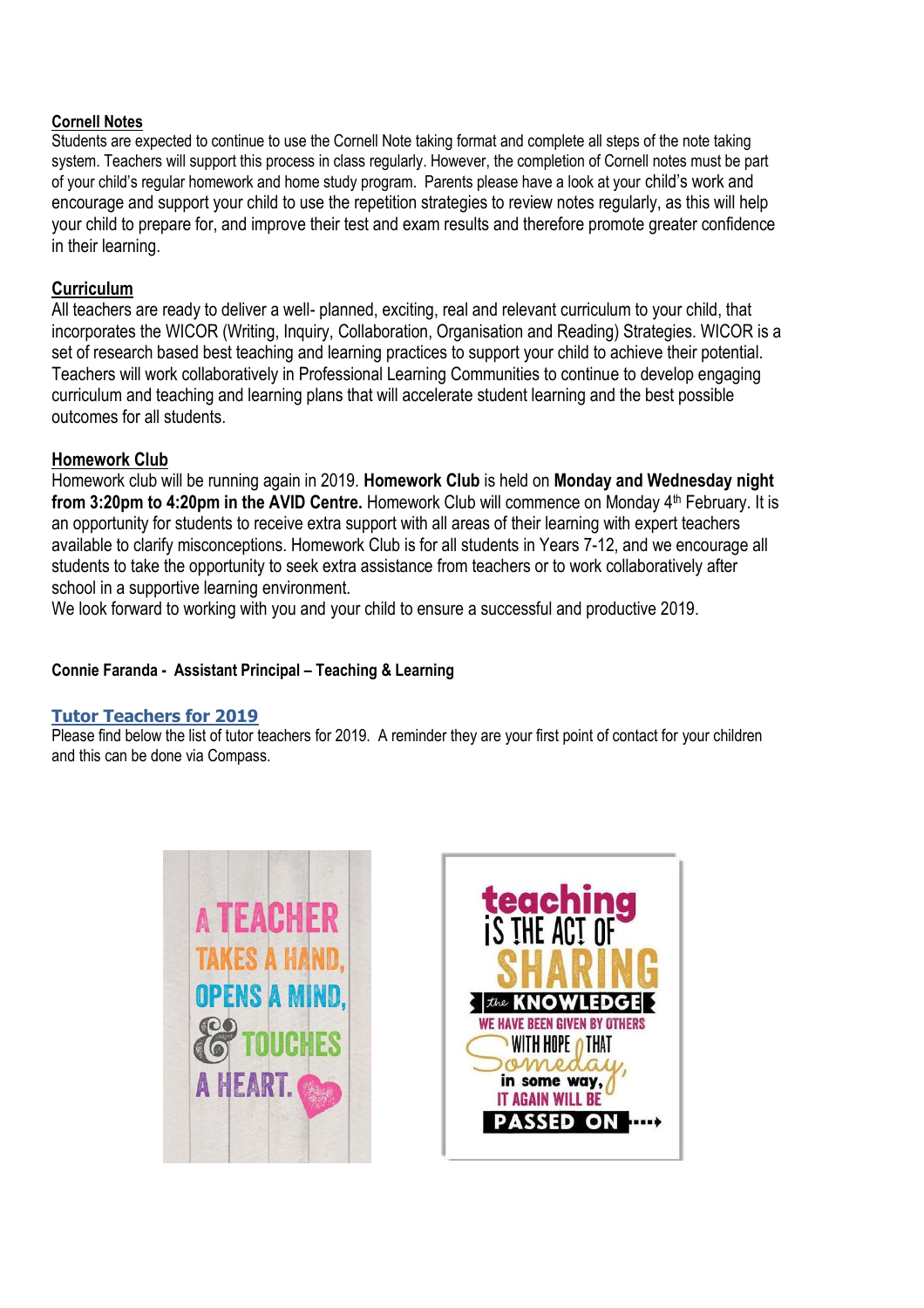| <b>Assistant Principal</b><br>Years 7, 8 and 9 | <b>Megan Taylor</b>    |  |  |
|------------------------------------------------|------------------------|--|--|
| Yr. 7 Year Level Leader                        | <b>Ashely Rowe</b>     |  |  |
| <b>Year Level Assistant</b>                    | <b>Janine Smith</b>    |  |  |
| <b>7A</b>                                      | Nicole Smith           |  |  |
| 7B (Enrichment)                                | Sue Butcher            |  |  |
| 7C (Spanish)                                   | Alex DeLeon            |  |  |
| 7D                                             | <b>Emily Bellin</b>    |  |  |
| 7E (EAL)                                       | Jesse Damjanovski      |  |  |
| <b>7F</b>                                      | Peta Hills             |  |  |
| 7G (EAL)                                       | Janine Smith           |  |  |
| <b>7H</b>                                      | Shamini John Rose      |  |  |
| 71                                             | TBC - Ashley Rowe      |  |  |
| 7K                                             | TBC - Ashley Rowe      |  |  |
| Year 7 ES Assistant                            | <b>Sharon Hamilton</b> |  |  |
| Yr. 8 Year Level Leader                        | <b>Laura Newton</b>    |  |  |
| <b>Year Level Assistant</b>                    | <b>Beau Lepp</b>       |  |  |
| <b>8A</b>                                      | Caitlin Barbante       |  |  |
| 8B(Enrichment)                                 | TBC - Laura Newton     |  |  |
| 8C (Spanish)                                   | Gabriella Kaushik      |  |  |
| 8D                                             | Beau Lepp              |  |  |
| 8E (EAL)                                       | Maiko Yamane           |  |  |
| 8F                                             | Meridith Thompson      |  |  |
| 8G(EAL)                                        | Fiona Wu               |  |  |
| 8H                                             | Shalika Sharma         |  |  |
| <b>8J</b>                                      | Michelle Shen          |  |  |
| $8\mathrm{K}$                                  | Samantha Mikulas       |  |  |
| 8L                                             | Amanda Chivers         |  |  |
| Year 8 ES Assistant                            | Sharon Hamilton        |  |  |
| Yr. 9 Year Level Leader                        | <b>Grace Hawke</b>     |  |  |
| <b>Year Level Assistant</b><br><b>9A</b>       | <b>Bily Bosevski</b>   |  |  |
| 9B (Enrichment)                                | Amy Cole               |  |  |
|                                                |                        |  |  |
| 9C (Spanish)                                   | <b>Troy West</b>       |  |  |
| 9 <sub>D</sub>                                 | Frank Lanciano         |  |  |
| 9E (EAL)                                       | Karl Szulik            |  |  |
| <b>9F</b>                                      | Rita Duber             |  |  |
| 9G (EAL)                                       | Ilker Karagozoglu      |  |  |
| 9S (STEM)                                      | Nigel Keyi             |  |  |
| Year 9 ES Assistant                            | Angela Whitfield       |  |  |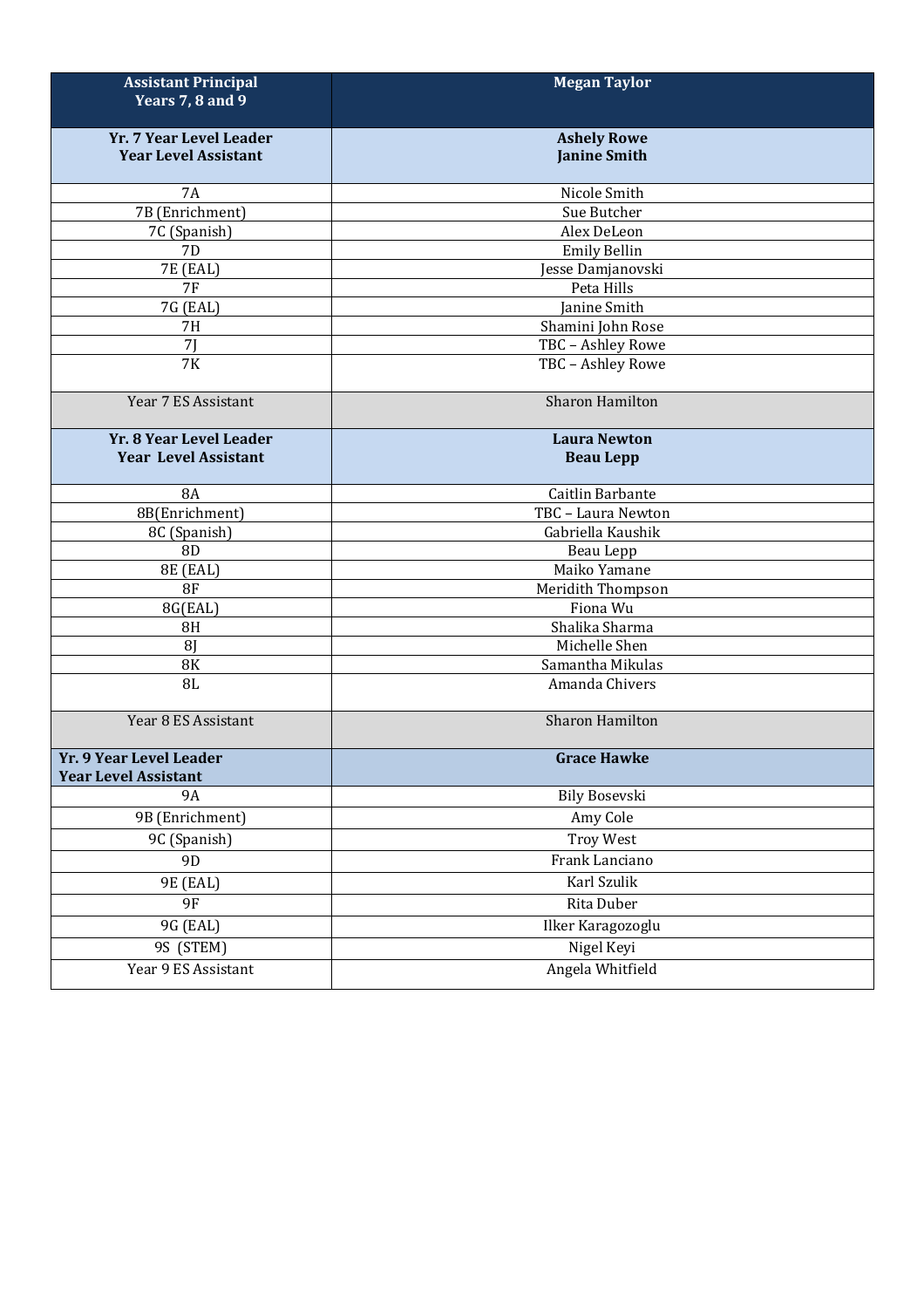| <b>Assistant Principal</b><br>Years 10, 11 & 12                | <b>Bryan Woollard</b>                       |
|----------------------------------------------------------------|---------------------------------------------|
| <b>Yr. 10 Year Level Leader</b><br><b>Year Level Assistant</b> | <b>George Conway</b><br><b>Tania Taylor</b> |
| 10A                                                            | Kim Silva                                   |
| 10B (Enrichment)                                               | Tania Taylor                                |
| <b>10C</b>                                                     | Pina Siragusano                             |
| 10 <sub>D</sub>                                                | Monica D'Alessandro                         |
| 10E (EAL)                                                      | Jessica Pine                                |
| <b>10F</b>                                                     | Dylan Cook                                  |
| 10G (EAL)                                                      | <b>Chloe Mommers</b>                        |
| 10S (STEM)                                                     | Stacey Jamieson                             |
| Year 10 ES Assistant                                           | Ange Whitfield                              |
| Yr. 11 Year Level Leader                                       | <b>Chad Cook</b>                            |
| 11A                                                            | Angie Gogos                                 |
| 11B                                                            | Mark O'Callaghan                            |
| 11C (AVID Mainstream)                                          | John Cutter                                 |
| 11C2(AVID Mainstream and ELL)                                  | Angie Chan                                  |
| 11D (VCAL)                                                     | Andre Bernardi                              |
| <b>11E</b>                                                     | <b>Bree Alexander</b>                       |
| 11F                                                            | <b>Tiffany Trinh</b>                        |
| 11G                                                            | Stephen Stellini                            |
| Year 11 ES Assistant                                           | Heidi Mcdowell                              |
| Yr. 12 Year Level Leader                                       | <b>Rebecca Sandlant</b>                     |
| 12A                                                            | Tran Vo                                     |
| 12B                                                            | Anita Herbert                               |
| 12C (AVID Mainstream)                                          | Connie Faranda                              |
| 12D (VCAL)                                                     | Andrew Wokulski                             |
| 12E (AVID ELL)                                                 | Nidhi Sharma                                |
| 12F                                                            | Sharon Bumpstead                            |
| Year 12 ES Assistant                                           | Heidi Mcdowell                              |

**ADMINISTRATION REQUIREMENTS**

#### **CAN WE ASSIST YOU WITH A PAYMENT PLAN?**

In some cases families may require a little assistance to meet the financial obligations of education, even though at Wyndham Central College we endeavor to keep the costs associated with education down to a minimum. If we can help you please feel free to call us on 9741 4911 to find a suitably agreeable time to make an appointment with the Business Manager Netta Ferlazzo to discuss how we could assist.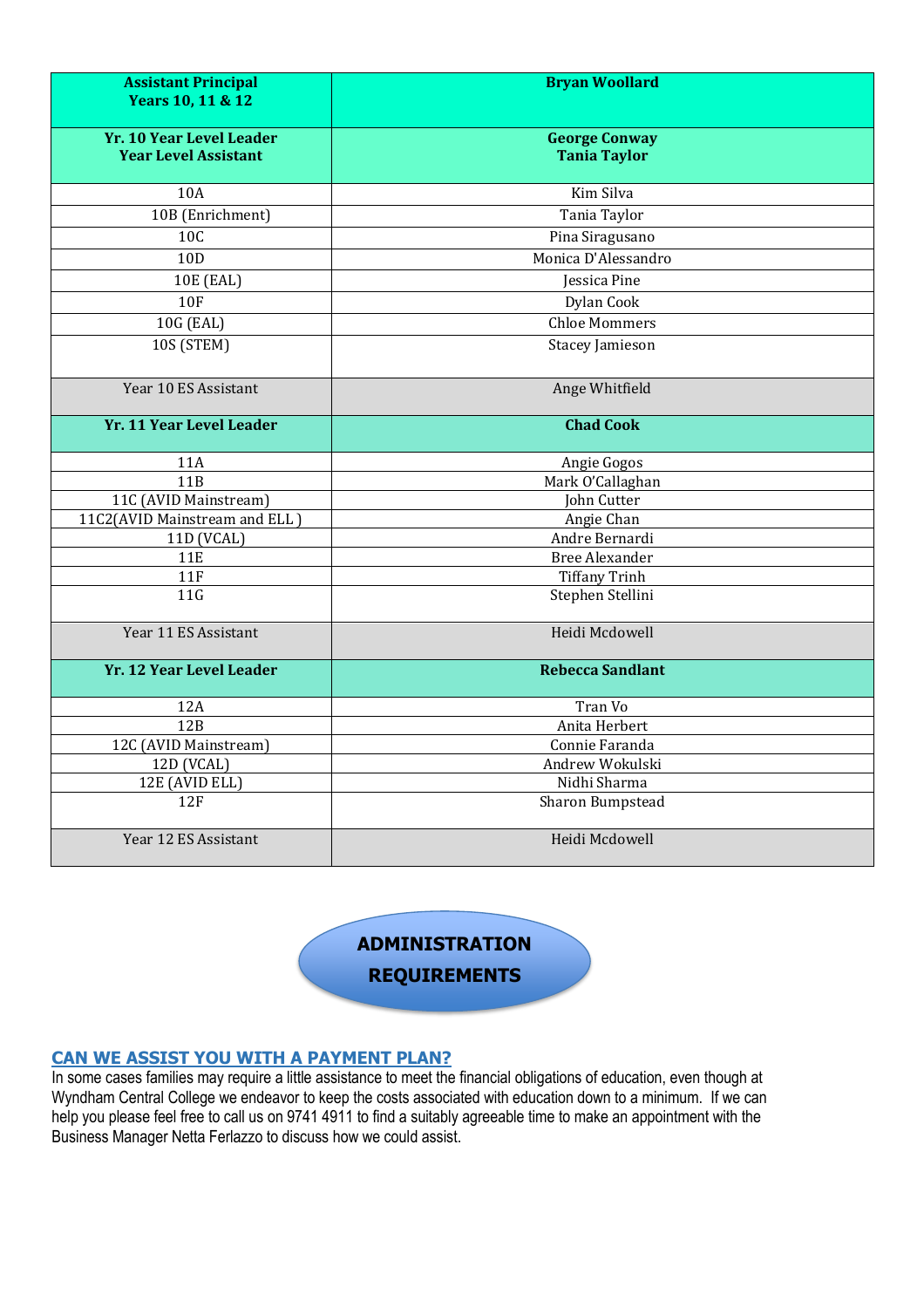#### **SUSTAINABLE SCHOOL SHOP**

Please note that once families receive their booklists for 2019, unwanted books can be sold via the SSS for 2019. There will also be an opportunity to purchase some text books on this website as soon as we are able to furnish them with the correct ISBN coding.

#### **ADMINISTRAION OPENING HOURS**

- Wyndham Central College Administration is open:
- Monday to Thursday 8:30 am to 4:00 pm
- Friday 8:30 am 3:30 pm

#### **2019 ARRANGMENTS - CAMPS, SPORTS AND EXCURSION FUND (CSEF)**

The Victorian state government has once again offered extra funding to families who hold a Centrelink pension card or a Health Care card. \$225 towards the costs associated with camps, excursions and sporting events. These funds will be paid directly to the college and can only be used for these types of events/activities.

If families have not already submitted their completed the CSEF form together with a copy of their current Health Care /Pension card please ensure you do so. All applications will be validated by CentreLink and if the criteria is not meet

#### **Eligibility Criteria**

All applications will be subject to the parent/legal guardian's concession card being successfully validated with Centrelink on the first day of either term one (29 January 2019) or term two (23 April 2019).

#### **THE COLLEGE NOW OFFERS BPAY**

Pay family payments online fast, just enter the BPAY Biller Code, your reference number, the amount and the payment date, and you're done; this code is found on the your family statement.

If you require a payment to be allocated to a particular item you will need to send an email to the college with your request before you make payment. Biller code and reference numbers now appear on your family statements.

A reminder to parents, when making a BPAY payment, could you please notify the College either by phone or email as soon as the payment has been made if there is a specific item you would like this payment to be allocated towards.